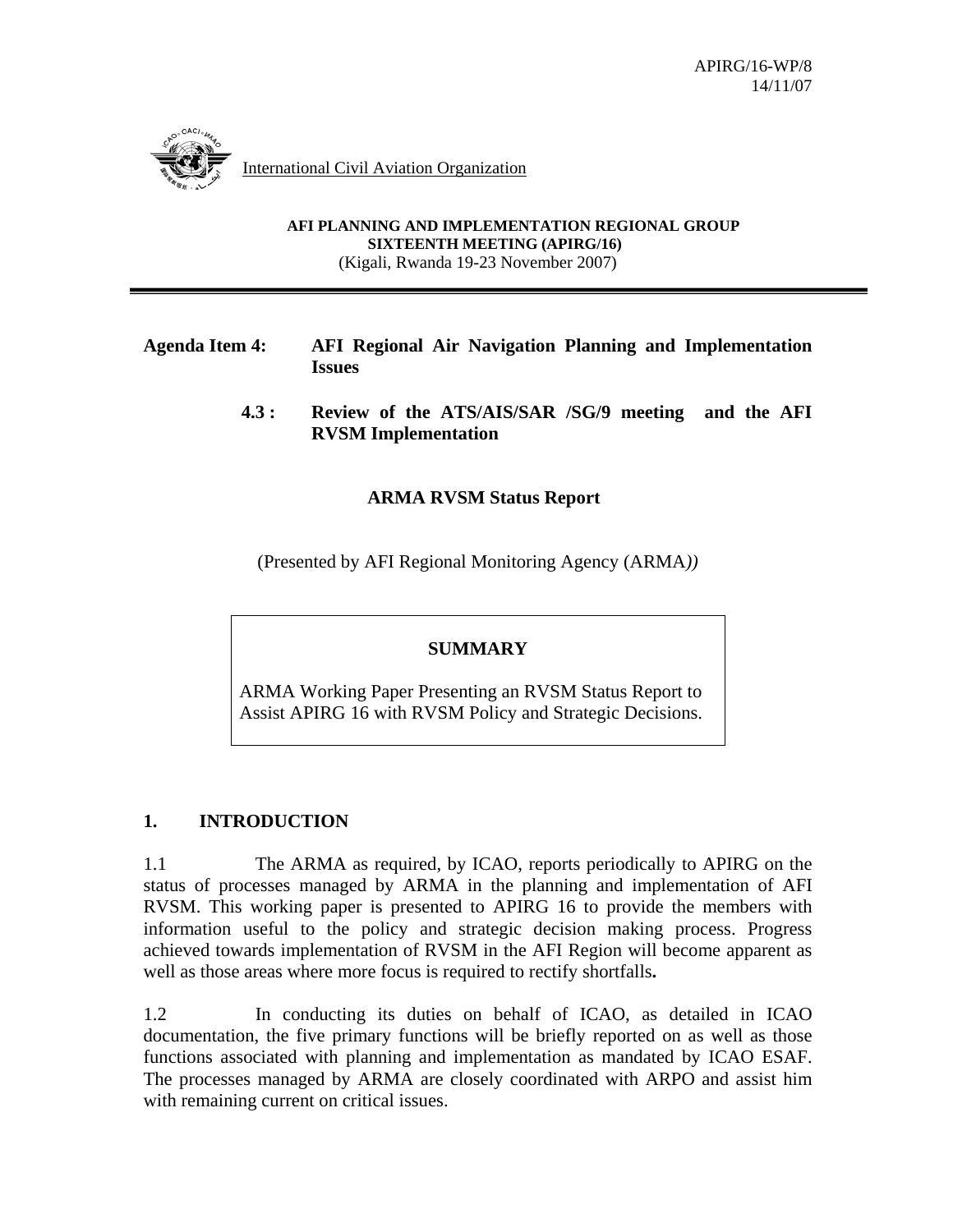1.3 In order to bring the AFI RVSM project into perspective it should be recalled that RVSM planning and implementation has been managed according to project milestones. Only once these milestones have been met will implementation be considered. In meeting these project milestones it should be emphasized that significant achievements have been recorded with an enormous aviation project covering a vast continent. It should also be recalled that sufficient time has been allowed for to accommodate the enhanced reporting and remedial actions of operational errors which are prevalent in the RVSM band. Due to the ever changing status of the project a Power Point Presentation will be made to present the meeting with the most current information at that point in time

# **2. DISCUSSION**

2.1 The ARMA is guided specifically by the AFI RMA Manual and ICAO Doc 9574 which contain the following five primary functions that are expected to be carried out by the ARMA:

- Establish and maintain a data base of RVSM approvals
- Monitor aircraft height-keeping performance and the occurrence of large height deviations and report results appropriately
- Conduct Safety and Readiness Assessments and report results appropriately
- Monitor operator compliance with State approval requirements
- Initiate necessary remedial actions if RVSM requirements are not met

Together with this:

• State Letter ES AN 4/44 0895 dated 18 December 2003, also tasks the ARMA to assist with the RVSM planning and implementation process.

## **Establish and Maintain a Data Base of RVSM Approvals**

2.2 The AFI RVSM Operational Approvals Data Base contributes towards facilitating the safe and efficient flight of State RVSM Operationally Approved aircraft in RVSM airspace as published. The States in Table 1 have provided ARMA with their State RVSM Operational Approvals however this is an area that needs to be focused on in order to obtain complete records for the monthly dataset distribution to all RMA's as required by ICAO. The monthly dataset contains aircraft meeting the minimum standard required by ICAO for distribution:

| Algeria (All)                | Ghana (All)  | Mauritius (All)   | Seychelles (All) |
|------------------------------|--------------|-------------------|------------------|
| $\vert$ Côte d, ivoire (All) | Guinea (All) | Morocco (Limited) | Uganda (All)     |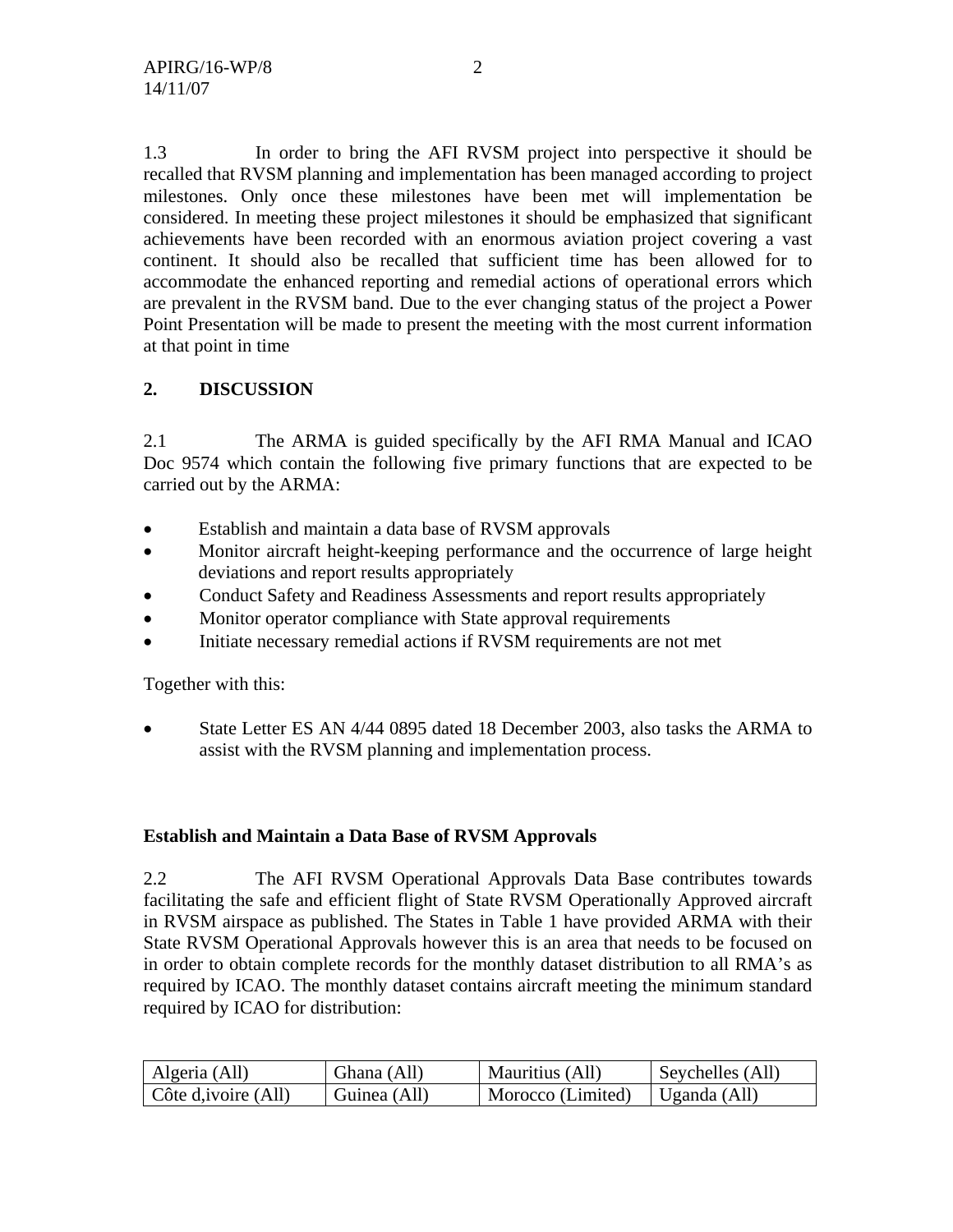| Egypt (All)    | Kenya (All)                    | Reunion (All) | Zimbabwe (All) |
|----------------|--------------------------------|---------------|----------------|
| Eritrea (All)  | Liberia (All)                  | Rwanda (All)  |                |
| Ethiopia (All) | Madagascar (All) $ $ RSA (All) |               |                |

#### Table 1

2.3 A total of 305 AFI RVSM Operational Approvals were recorded in the October 2007 dataset which was distributed. The total is estimated to at least double as the data is correctly lodged with ARMA. States will be expected to maintain the currency of their RVSM Operational Approvals with the ARMA to the benefit of the State's operators. All the above mentioned aircraft recorded in the dataset are being managed for height monitoring compliance.

#### **Monitor Aircraft Height-Keeping Performance and the Occurrence of Large Height Deviations**

## *Height Keeping Monitoring*

2.4 A number of AFI Aircraft Operators have utilized the GMU Height Monitoring Service managed by ARMA and have contributed towards the AFI Height Monitoring Program.

2.5 ARMA in conjunction with ARINC have processed the GMU Height Monitoring missions and the data obtained with excellent results. This service is available to all aircraft operators in all States in AFI.

2.6 The ARMA does not currently have sufficient AFI data to commence with Height Monitoring trends and analysis in order to assess total altimetry stability. It is envisaged that local results will be combined with European results to monitor the altimetry stability within the AFI region for some time into the future. This is in line with ICAO and was so utilized in CRA 1 and CRA 2 with very good results.

2.7 AFI Civil Aviation Authorities are urged to provide all possible assistance to the GMU Height Monitoring Specialists that will be periodically appointed to operators to carry out the in flight data recording.

## **Large Height Deviations**

2.8 Large Height Deviations (300FT or more) are recorded and directly reported to ARMA via the established process. ARMA acknowledges the IATA contribution in this regard and the fact that this input is utilized in safety assessments due to the lack of returns from AFI FIR's. Large Height Deviations, 300FT or more, are usually derived as follows:

• From an error in the altimetry or altitude-keeping systems of aircraft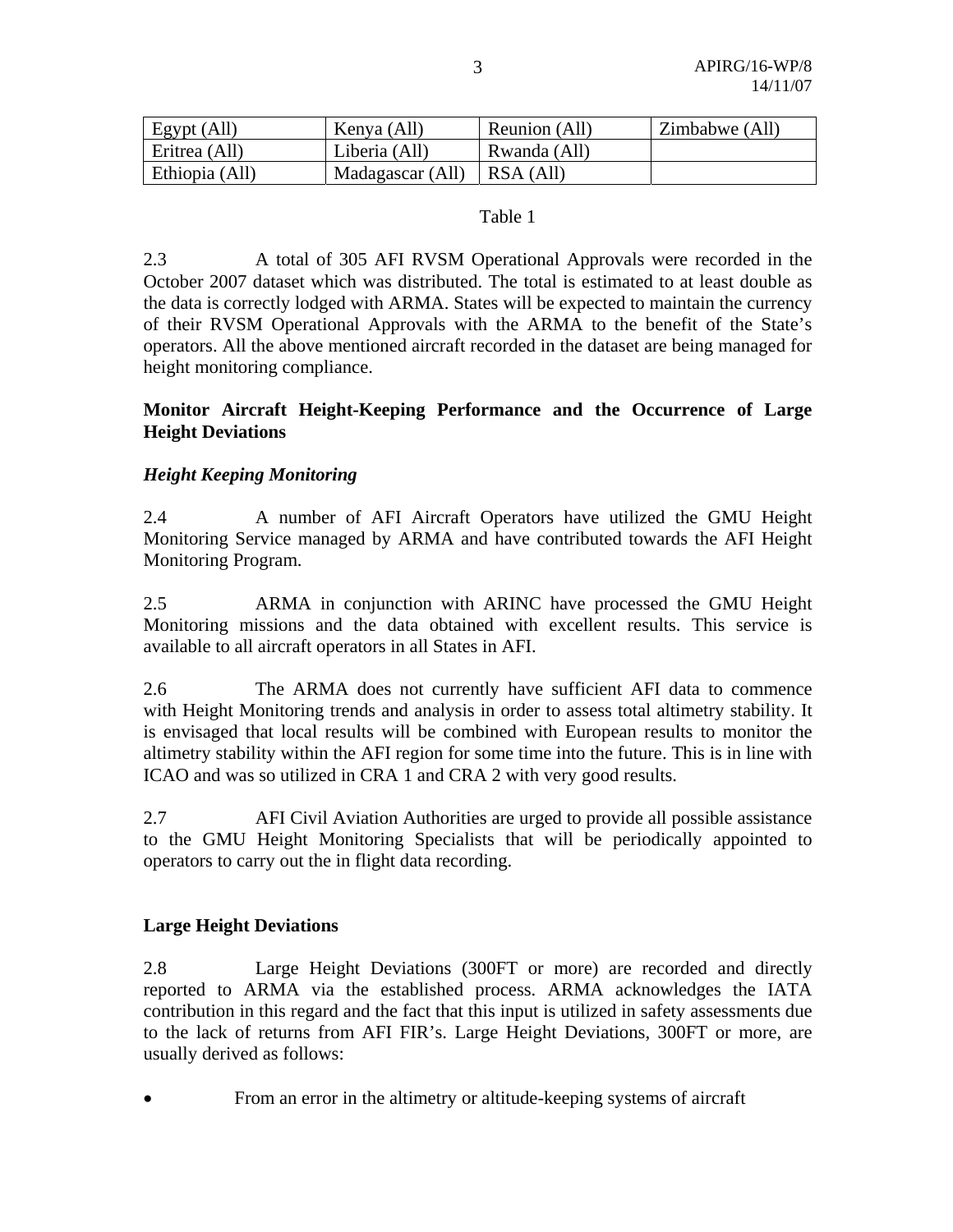- From turbulence and other weather-related phenomena
- From an emergency descent by an aircraft without the crew following established contingency procedures
- From responses to airborne collision avoidance systems (ACAS) advisories
- From an error in following a correctly issued ATC, clearance, resulting in flight at an incorrect flight level
- From an error in issuing an ATC clearance, resulting in flight at an incorrect flight level
- From errors in coordination of the transfer of control responsibility for an aircraft between adjacent ATC units, resulting in flight at an incorrect flight level.

2.9 Large Height Deviations are critical to RVSM safety and are accordingly taken into account when safety assessments are conducted. This subject will be covered again under the CRA section.

## **Conduct Safety and Readiness Assessments**

2.10 Safety Assessments are conducted annually to monitor the safety of the system as well as to satisfy the Pre Implementation Safety Case and eventually the POSC**.** This can only be accomplished with the participation of all FIR's delivering their monthly traffic data to ARMA.

2.11 The results of readiness assessments have proved beyond all reasonable doubt that approved RVSM operator and aircraft pairs are consistently calculated to be at or in excess of 90%.

2.12 The ARMA is therefore satisfied that a sufficiently high proportion of operations will be conducted by State approved RVSM operator and aircraft. The percentage obtained should further improve when RVSM is implemented.

## **Monitor Operator Compliance with State Approval Requirements**

2.13 This function is continuously in progress and will improve as the States lodge their State RVSM approved aircraft and operators with the ARMA. As with the aircraft readiness 90% of operators captured within the proposed RVSM band were State approved with traceability to databases. It is essential that this area is focused on and that State Civil Aviation Authorities provide ARMA with the required RVSM approval records.

## **Initiate Remedial Actions if RVSM Requirements are not Met**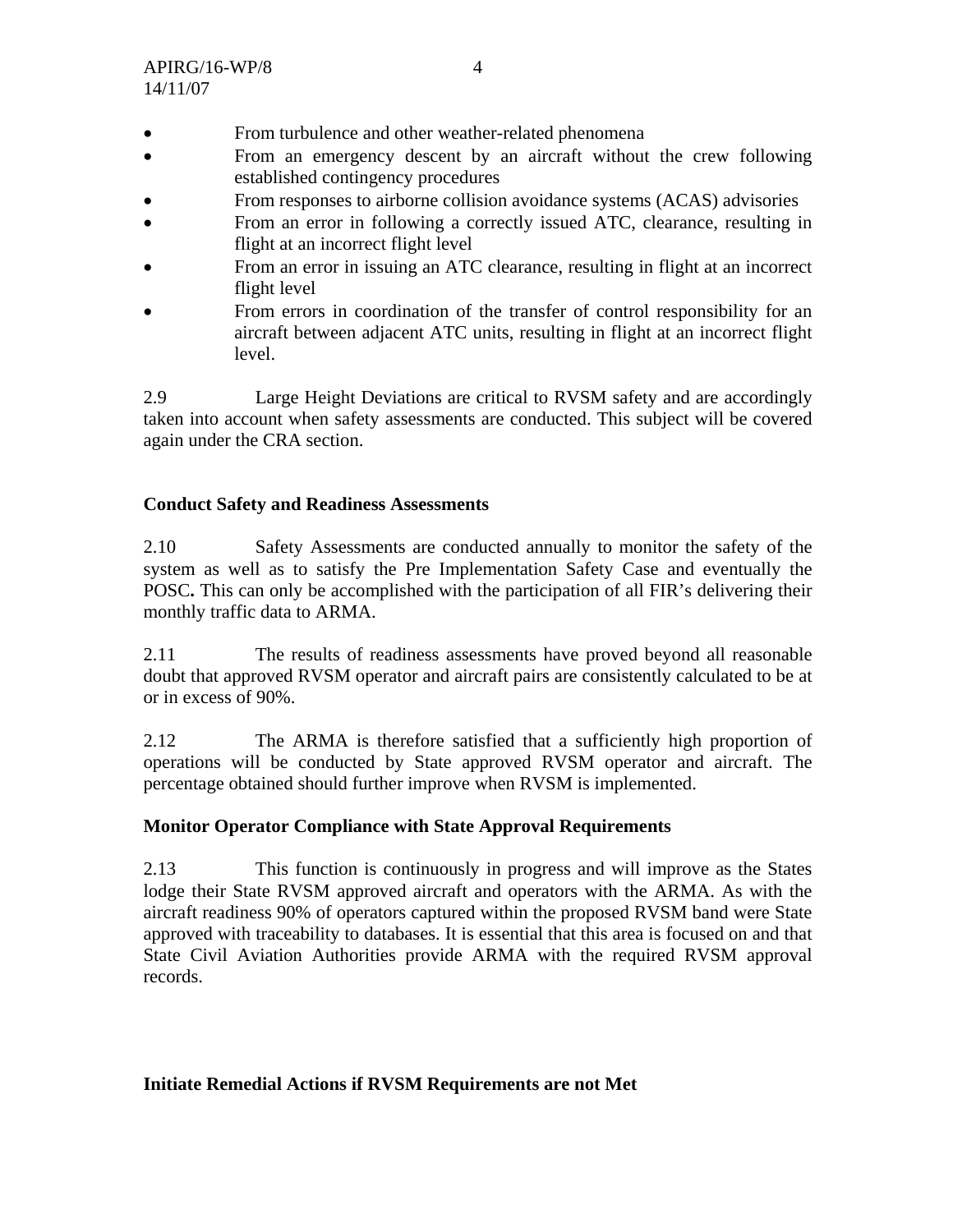2.14 Remedial actions have been initiated to address reported large height deviations with operators. The ARMA considers this item as a continuous task and will be reported on as required to the AFI RVSM Task Force.

#### **RVSM planning and implementation**

#### 2.15 Functional Hazard Assessment (Project Milestone Achieved)

As required by the AFI RVSM Safety Policy a comprehensive Functional Hazard Assessment, FHA, has been completed and approved by the AFI RVSM Task Force 6. The FHA has been used extensively in the compiling of the National Safety Plans, NSP, and the Pre Implementation Safety Case, PISC which is complete with available information. It would appear that the FHA is contributing towards greater safety in AFI considering the incidents being recorded and the results obtained from the most recent safety assessment.

Collision Risk Assessment (Project Milestone)

Collision Risk Assessment 1

2,16 APIRG should recall that this was the first attempt by AFI to establish the safety levels in the proposed RVSM band. The overall estimated collision risk result calculated and presented was  $65 \times 10^{-9}$  fatal accidents per flight hour or simplistically a factor of 13 above the Target Level of Safety. The most important focus areas identified by this assessment were:

- **Drastically reduce operational errors**
- All FIR's must provide ARMA monthly with complete quality RVSM data

Collision Risk Assessment 2

2.17 The overall estimated collision risk was calculated and presented at a most encouraging 15 X  $10^{-9}$  fatal accident per flight hour or simplistically a factor of 3 above the Target Level of Safety. The most important focus areas identified by this the second assessment were:

- Drastically reduce operational errors
- **All FIR's must provide ARMA with complete quality RVSM data monthly**

2.20 This result places AFI in a favorable position to recommend to APIRG 16 to provide a mandate to complete the PISC and submit to the ICAO ANC for implementation approval provided that all identified tasks are completed with the continued downward movement of the estimated risk towards the TLS.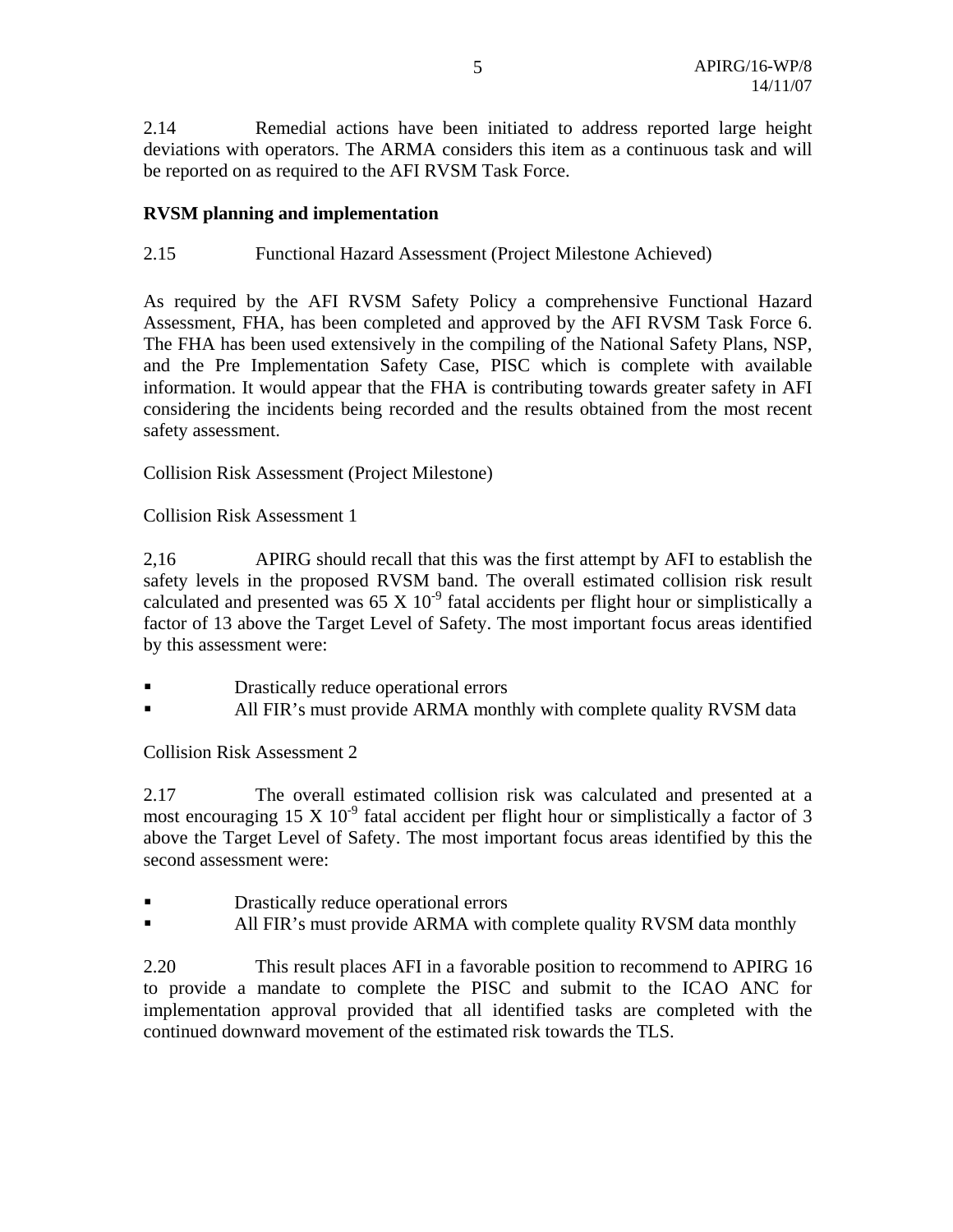2.21 The assessment identified a non RVSM related trend of an unacceptably high incidence of aircraft flying at the same level with standard separation being reduced. This has been addressed with all States and Fir's through the NPM.

Collision Risk Assessment 3

2.22 CRA 3, calendar year 2007, is currently in the data capturing phase and is being seriously hampered by FIR's defaulting on their monthly returns. It should be noted that this data might be required for a POSC. Currently there is not sufficient data to satisfy the requirements for any type of assessment which is of concern. AFI FIR's must make data capturing a way of life in the ACC in order to return complete quality data every month. This is essential to maintain and sustain RVSM assessments now and into the future. Once again it appears that operational errors will play a large role in the estimated overall collision risk result for CRA 3.

National Safety Plans (Project Milestone)

2.23 As required by the AFI RVSM Safety Policy each State in the AFI Region is required to have a National Safety Plan prior to RVSM implementation. Significant progress has been achieved towards obtaining the final and signed copies from each State. The final result will be presented at the meeting with reference to a map of Africa in a power point presentation. This will ensure that APIRG 16 is provided with the most up to date information and will cater for those States presenting their final and signed Plans on arrival. At the time of compiling this report the following States were outstanding:

- •Mozambique
- •Sao Tome & Principe
- •Central African Republic

Pre Implementation Safety Case (Project Milestone)

2.24 As required by the AFI RVSM Safety Policy a Pre Implementation Safety Case, PISC, has been completed with all available information, by ALTRAN Technologies in conjunction with the ARMA and other AFI role-players. Certain aspects of the PISC are receiving final attention in order to achieve an acceptable level of evidence which ultimately enhances RVSM safety.

Monthly FIR Traffic and Associated Returns to ARMA

2.25 Task Force 9, Conclusion 9/4, tasked the ARMA to compile a list of defaulting FIR's that should receive reminders and assistance in this regard. The list is presented to APIRG in order to urge FIR's to submit the monthly returns. Due to the sensitivity of the results of this tasking the ARMA is obliged to ensure that all FIR's are given adequate opportunity to present their returns to the ARMA. Taking this into